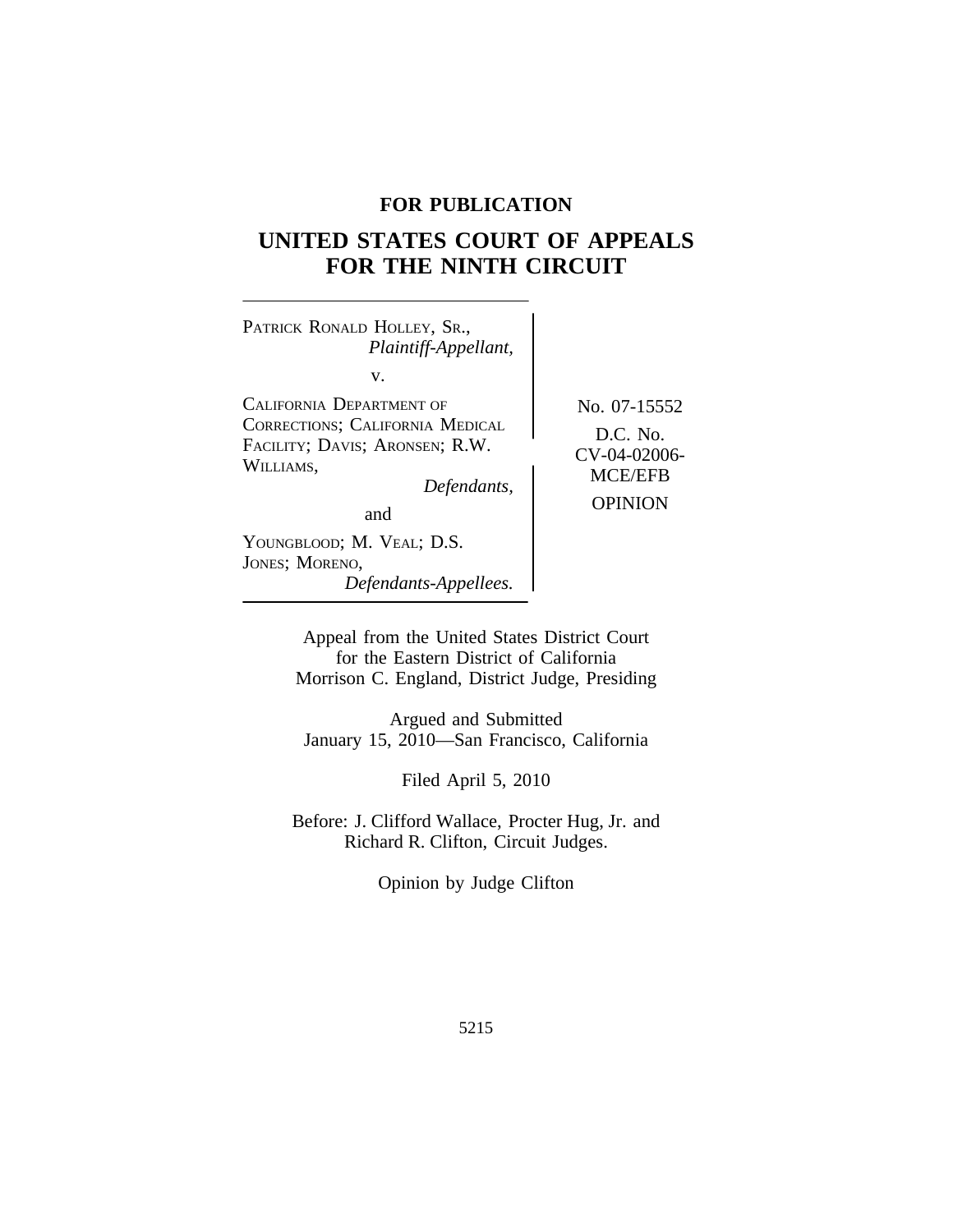# **COUNSEL**

Joseph Haig Boyd, The Law Offices of Joseph H. Boyd, Kerman, California, for the plaintiff-appellant.

Barry Alves, Maria G. Chan, and James Flynn, Office of the California Attorney General, Sacramento, California, for the defendants-appellees.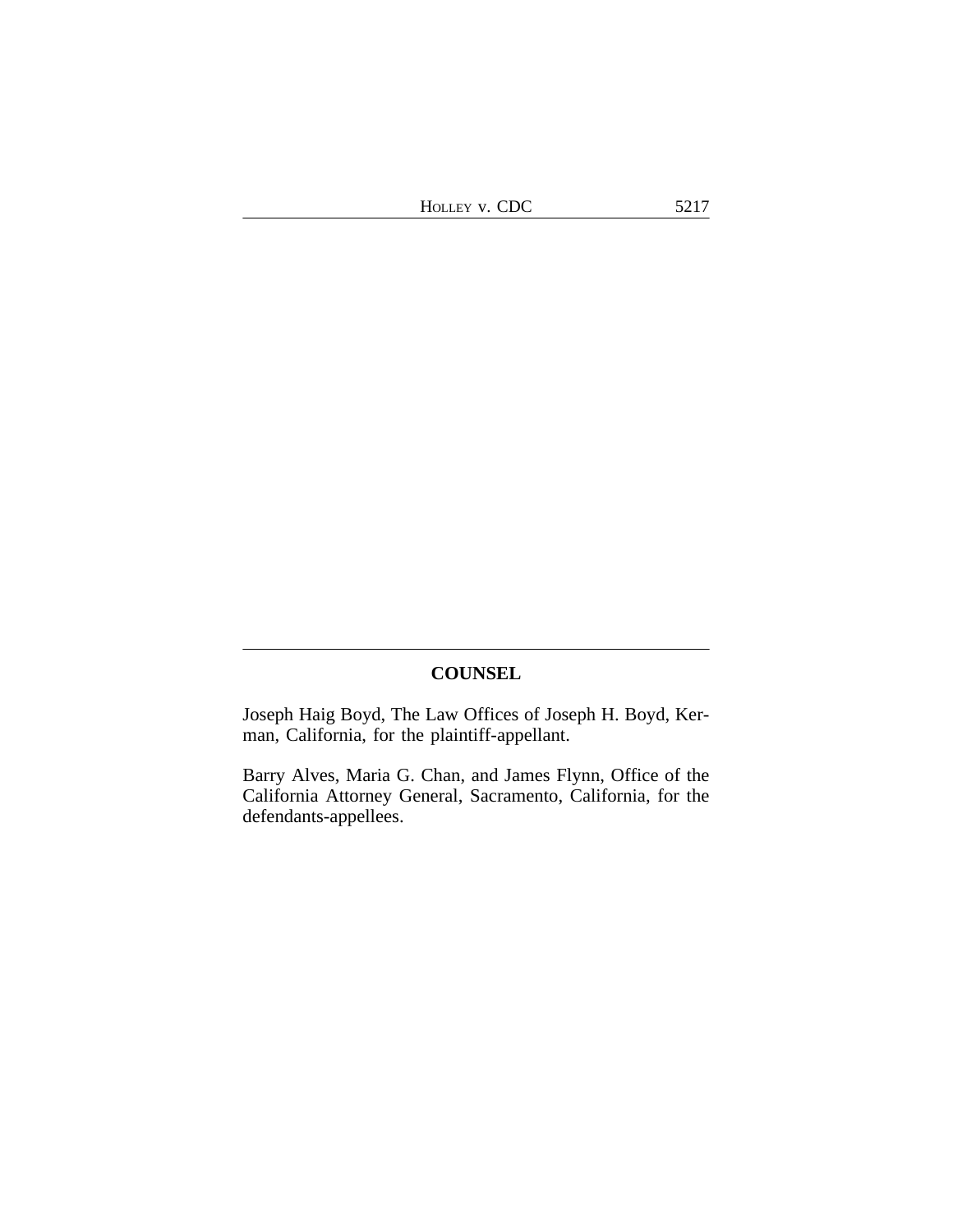#### **OPINION**

CLIFTON, Circuit Judge:

State prisoner Patrick Ronald Holley, Sr., appeals from the district court's summary judgment in favor of defendant prison officials. Holley alleges in his 42 U.S.C. § 1983 action that California Department of Corrections grooming regulations requiring short hair imposed a substantial burden on his exercise of religion in violation of section 3 of the Religious Land Use and Institutionalized Persons Act of 2000 (RLUIPA), 42 U.S.C. § 2000cc-1. He seeks damages from defendants in their official capacities. We must decide whether the acceptance of federal prison funding by the state of California effected a waiver of the state's sovereign immunity that would allow the RLUIPA claim for damages against state officials in their official capacities to proceed in federal court. We conclude that California did not waive its Eleventh Amendment immunity under either RLUIPA or the Rehabilitation Act Amendments of 1986, and we therefore affirm the judgment of the district court.

#### **I. Background**

Holley is an inmate at the California Medical Facility in Vacaville, California. He has, at various times, identified himself as a Christian, a Satan worshiper, and a Nazarite, and has attended Muslim services. Holley has stated that no established religion adequately describes his religious beliefs, which involve paying close attention to his spirit. He derived the religious practice at issue in this case—the requirement that he refrain from cutting his hair—from *Numbers* 6:3-5 in the Bible.

Holley faced disciplinary action on several occasions for keeping his hair longer than prison grooming regulations allowed. On April 19, 2004, Holley filed an administrative grievance complaining that he should be permitted to grow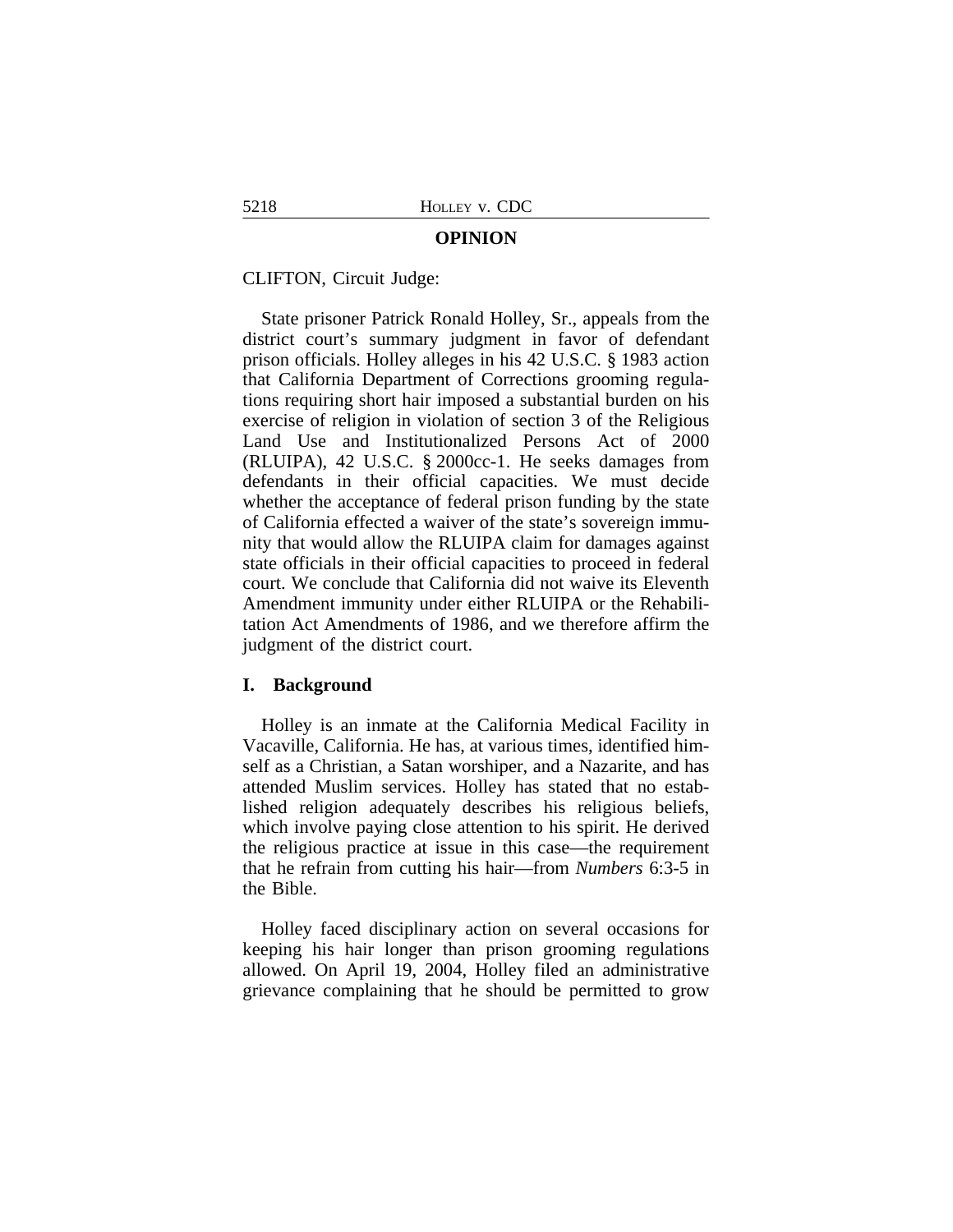| HOLLEY V. CDC | 5219 |
|---------------|------|
|---------------|------|

his hair in spite of the grooming regulations because of his religious beliefs. He appealed this grievance, which was denied at each stage, to the Director's Level of review, where it was denied on September 14, 2004.**<sup>1</sup>**

Meanwhile, on May 13, 2004, Holley was cited for letting his hair grow too long. He challenged this action by filing a second grievance, contending again that he should be exempt from the hair grooming regulations because of his religion. On June 20, 2004, he cut his hair to avoid punishment.

Between August and October 2005, Holley was charged three more times with violating the grooming regulations for having braids longer than three inches. These charges were all eventually dismissed.

The grooming regulations at issue were amended effective January 17, 2006. Holley was allowed to have long hair under the amended regulations. Prior disciplinary actions were reversed and associated penalties rescinded.

Holley filed suit in the district court alleging, among other claims, that being required to cut his hair violated his rights under RLUIPA.**<sup>2</sup>** He sought damages against each of the

**<sup>2</sup>**Section 3 of RLUIPA provides that:

No government shall impose a substantial burden on the religious exercise of a person residing in or confined to an institution . . . unless the government demonstrates that imposition of the burden on that person— $(1)$  is in furtherance of a compelling governmental interest; and (2) is the least restrictive means of furthering that compelling governmental interest.

42 U.S.C. § 2000cc-1(a).

**<sup>1</sup>**Holley contends that the district court erred in holding that he failed to exhaust his administrative remedies as to all of his grievances. We need not reach this issue, however. Even assuming that the district court did err, any error was harmless because it did not affect Holley's ability to pursue his claims in federal court. The district court held, and the government does not dispute, that Holley exhausted administrative remedies as to at least one of the grievances raising the issues he pursues here. We, like the district court, may therefore reach the merits of his claims.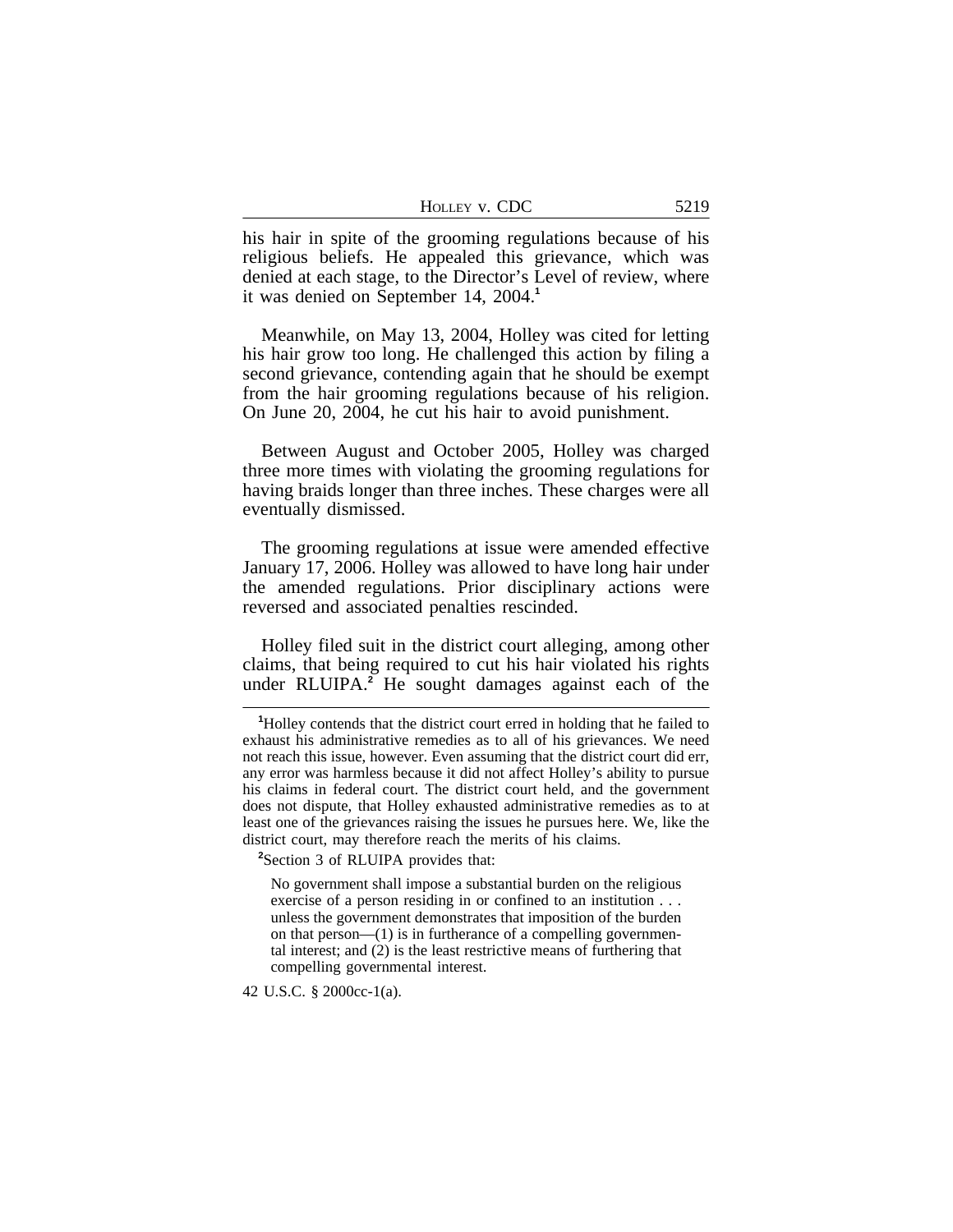5220 HOLLEY v. CDC

defendant prison officials in their official capacities. The parties filed cross-motions for summary judgment. The magistrate judge, concluding that the Eleventh Amendment bars official-capacity suits for damages under RLUIPA, recommended denying Holley's summary judgment motion and granting the summary judgment motion filed by defendants. The district court fully adopted the magistrate judge's recommendations and entered judgment for defendants. This appeal followed.

## **II. Discussion**

Holley cannot seek injunctive or declaratory relief, because it is undisputed that he is now allowed to have long hair and all prior penalties for his violations of the earlier policy have been rescinded. Holley has abandoned any request for money damages he might have claimed against defendants in their individual capacities. The only form of relief he currently seeks is money damages against defendants in their official capacities.

**[1]** We review a party's immunity under the Eleventh Amendment de novo. *See Holz v. Nenana City Pub. Sch. Dist.*, 347 F.3d 1176, 1179 (9th Cir. 2003). For sovereignimmunity purposes, we treat Holley's suit against state officials in their official capacities as a suit against the state of California. *See Hafer v. Melo*, 502 U.S. 21, 25 (1991). The Eleventh Amendment bars such a suit unless Congress has abrogated state sovereign immunity under its power to enforce the Fourteenth Amendment or a state has waived it. *See Coll. Sav. Bank v. Fla. Prepaid Postsecondary Educ. Expense Bd.*, 527 U.S. 666, 670 (1999) (recognizing these "two circumstances in which an individual may sue a State"). Abrogation is not at issue in this case. The availability of damages here turns, therefore, on whether California waived its immunity to damages in RLUIPA suits by accepting federal funding that was conditioned on such a waiver.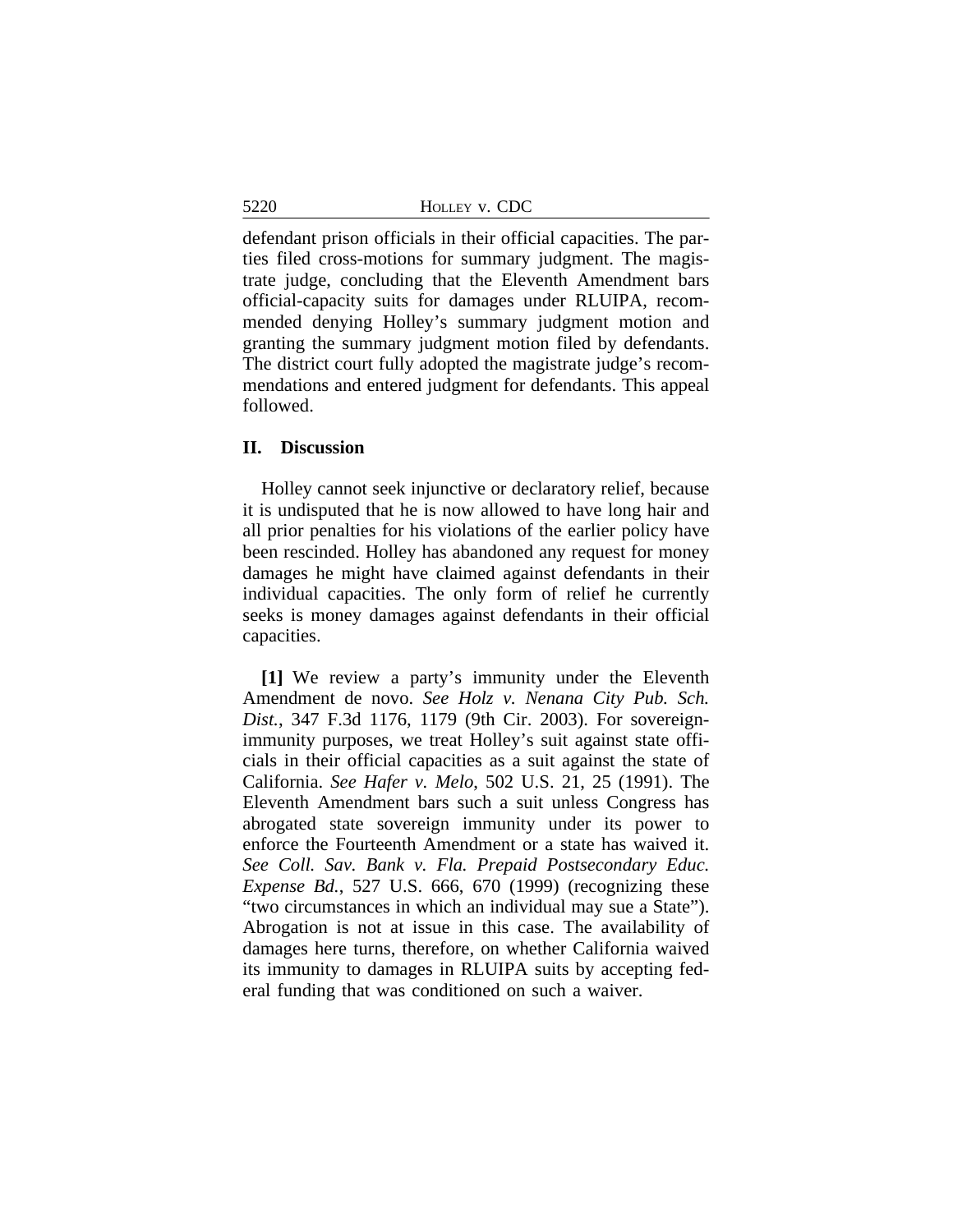**[2]** To be a valid waiver, a state's consent to suit must be "unequivocally expressed in the statutory text." *Lane v. Pena*, 518 U.S. 187, 192 (1996);**<sup>3</sup>** *see also Pennhurst State Sch. & Hosp. v. Halderman*, 465 U.S. 89, 99 (1984). "[T]here can be no consent by implication or by use of ambiguous language." *United States v. N.Y. Rayon Importing Co.*, 329 U.S. 654, 659 (1947). Courts must "indulge every reasonable presumption against waiver," *Coll. Sav. Bank*, 527 U.S. at 682, and waivers "must be construed strictly in favor of the sovereign and not enlarged beyond what the [statutory] language requires." *United States v. Nordic Village, Inc*., 503 U.S. 30, 34 (1992) (citations, ellipses, and internal quotation marks omitted). "To sustain a claim that the Government is liable for awards of monetary damages, the waiver of sovereign immunity must extend unambiguously to such monetary claims." *Lane*, 518 U.S. at 192.

Holley points to two federal statutes that he contends accomplish, in conjunction with California's acceptance of federal funds, the waiver that he needs: RLUIPA itself, 42 U.S.C. § 2000cc-2; and section 1003 of the Rehabilitation Act Amendments of 1986, 42 U.S.C. § 2000d-7. We conclude that neither statute employs the explicit and unambiguous language that waiver of sovereign immunity requires.

#### *A. RLUIPA*

**[3]** The RLUIPA language Holley identifies as supporting a waiver of sovereign immunity provides that "[a] person may assert a violation of this chapter as a claim or defense in a

**<sup>3</sup>**That *Lane* involved waiver of the *federal government's* sovereign immunity does not change the waiver analysis. The Supreme Court has held that "[i]n considering whether the Eleventh Amendment applies . . . cases involving the sovereign immunity of the Federal Government . . . provide guidance." *California v. Deep Sea Research, Inc.*, 523 U.S. 491, 506 (1998); *see also, e.g.*, *Van Wyhe v. Reisch*, 581 F.3d 639, 653 (8th Cir. 2009) (relying on federal-immunity cases in analyzing waiver under RLUIPA); *Nelson v. Miller*, 570 F.3d 868, 883-85 (7th Cir. 2009) (same).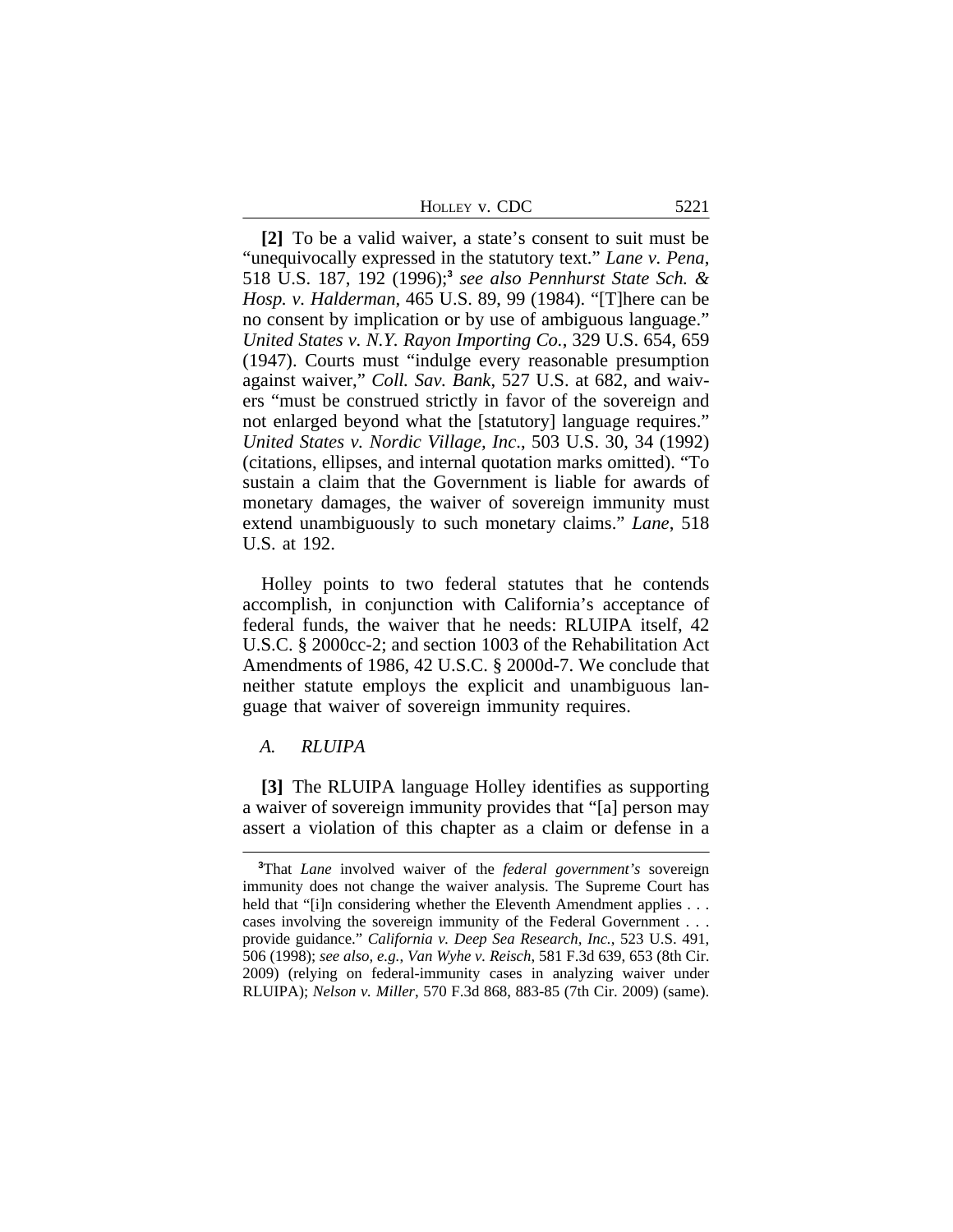judicial proceeding and obtain *appropriate relief* against a government."**<sup>4</sup>** 42 U.S.C. § 2000cc-2(a) (emphasis added). Holley argues that "appropriate relief" includes monetary damages and that recipients of federal funding waive sovereign immunity under this phrase to make such damages available.

**[4]** This statutory text does not "unequivocally express[ ]" a waiver of sovereign immunity. *Lane*, 518 U.S. at 192. The phrase "appropriate relief" does not address sovereign immunity specifically at all, let alone "extend [a waiver of sovereign immunity] unambiguously to . . . monetary claims" in particular. *Id.* We join five of the six circuits to have considered this question in holding that "RLUIPA's 'appropriate relief' language does not unambiguously encompass monetary damages so as to effect a waiver of sovereign immunity from suit for monetary claims . . . ." *Van Wyhe v. Reisch*, 581 F.3d 639, 654 (8th Cir. 2009).**<sup>5</sup>**

The contrary holding of the Eleventh Circuit in *Smith v. Allen*, 502 F.3d 1255 (11th Cir. 2007), stands alone. But

5222

**<sup>4</sup>**The statute's definition of "government," which includes "any . . . person acting under color of State law," 42 U.S.C. § 2000cc-5(4)(A)(iii), covers the defendants acting in their official capacities.

**<sup>5</sup>** *See also Madison v. Virginia*, 474 F.3d 118, 131 (4th Cir. 2006) ("['Appropriate relief'] falls short of the unequivocal textual expression necessary to waive the State immunity from suits for damages."); *Sossamon v. Texas*, 560 F.3d 316, 331 (5th Cir. 2009) ("RLUIPA is clear enough to create a right for damages on the cause-of-action analysis, but not clear enough to do so in a manner that abrogates state sovereign immunity from suits for monetary relief."); *Cardinal v. Metrish*, 564 F.3d 794, 801 (6th Cir. 2009) ("RLUIPA does not contain a clear indication that Congress unambiguously conditioned receipt of federal prison funds on a State's consent to suit for monetary damages."); *Nelson v. Miller*, 570 F.3d 868, 885 (7th Cir. 2009) (" '[A]ppropriate relief' does not provide the 'unequivocal textual expression' necessary to effect a waiver of sovereign immunity to suits for damages."). The Third Circuit has also held that the Eleventh Amendment bars RLUIPA official-capacity claims for money damages, but it did so without analysis. *See Scott v. Beard*, 252 F. App'x 491, 492-93 (3d Cir. 2007).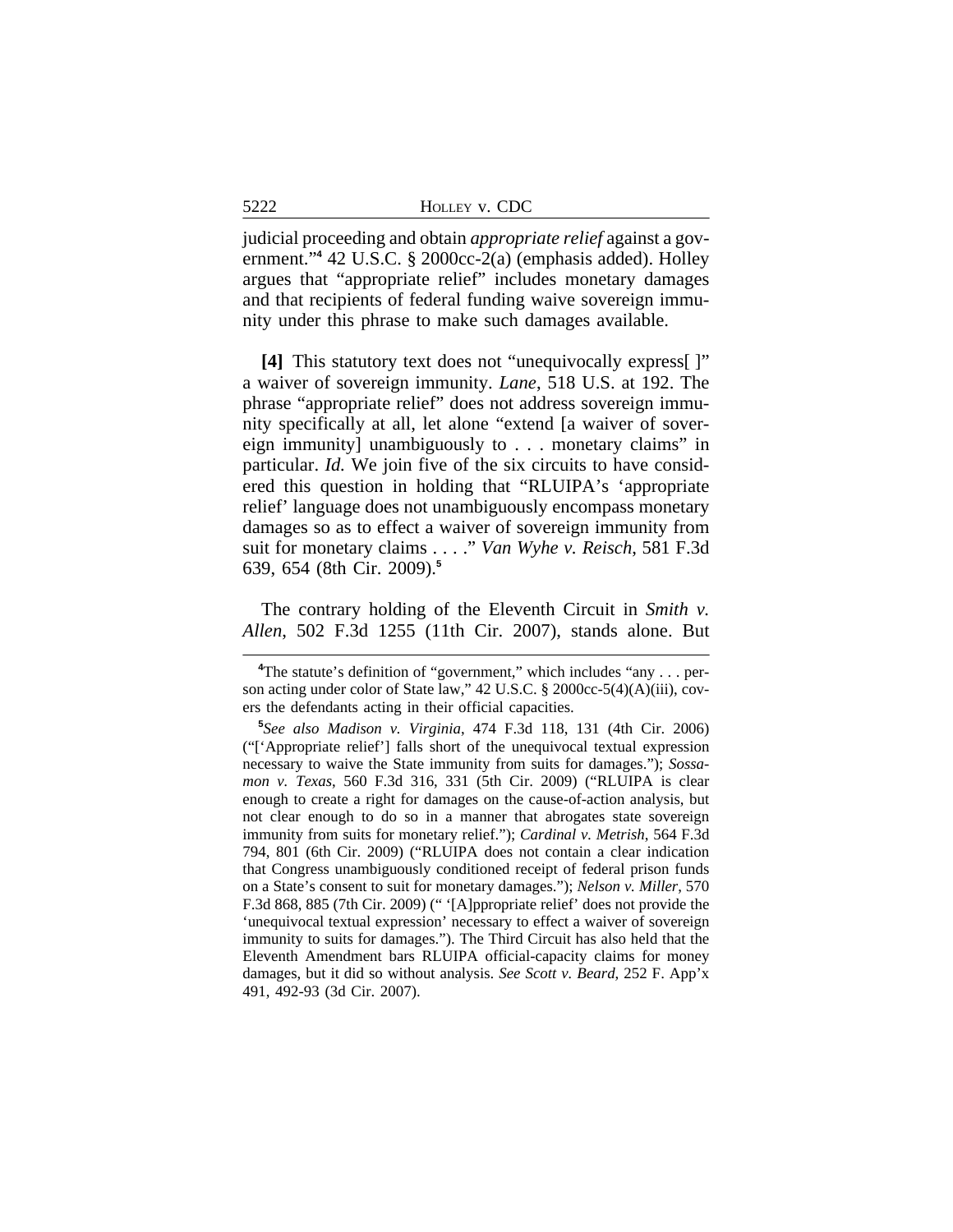| HOLLEY V. CDC | 5223 |
|---------------|------|
|               |      |

*Smith*'s reasoning, which relied on the Supreme Court's decision in *Franklin v. Gwinnett County Public Schools*, 503 U.S. 60 (1992), was undercut by the Supreme Court's later clarification of *Franklin* in *Lane v. Pena*, 518 U.S. 187 (1996). The Eleventh Circuit relied on *Franklin* for the proposition that "where Congress ha[s] not given any guidance or clear indication of its purpose with respect to remedies, federal courts should presume the availability of all appropriate remedies." *Smith*, 502 F.3d at 1270. *Franklin*, however, involved no claim of sovereign immunity. As the Court noted in distinguishing *Franklin* in *Lane*, "[w]here a cause of action is authorized against [an immune sovereign], the available remedies are not those that are 'appropriate,' but only those for which sovereign immunity has been expressly waived." 518 U.S. at 196-97. The phrase "appropriate relief" alone does not trump sovereign immunity to make monetary relief available under RLUIPA.

### *B. 42 U.S.C. § 2000d-7*

**[5]** Holley argues that even if the language of RLUIPA does not effect a waiver of sovereign immunity, a separate statute, 42 U.S.C. § 2000d-7, does. This section, included as part of the Rehabilitation Act Amendments of 1986, reads: "A State shall not be immune under the Eleventh Amendment of the Constitution of the United States from suit in Federal court for a violation of [several enumerated antidiscrimination statutes], or the provisions of any other Federal statute prohibiting discrimination by recipients of Federal financial assistance." 42 U.S.C.  $\S 2000d-7(a)(1)$ . Holley contends that RLUIPA falls within the catch-all reference to "Federal statute[s] prohibiting discrimination by recipients of Federal financial assistance," and that § 2000d-7 therefore effects a waiver of sovereign immunity for RLUIPA violations.

**[6]** We disagree. The Eighth Circuit considered and cogently rejected this argument in *Van Wyhe:*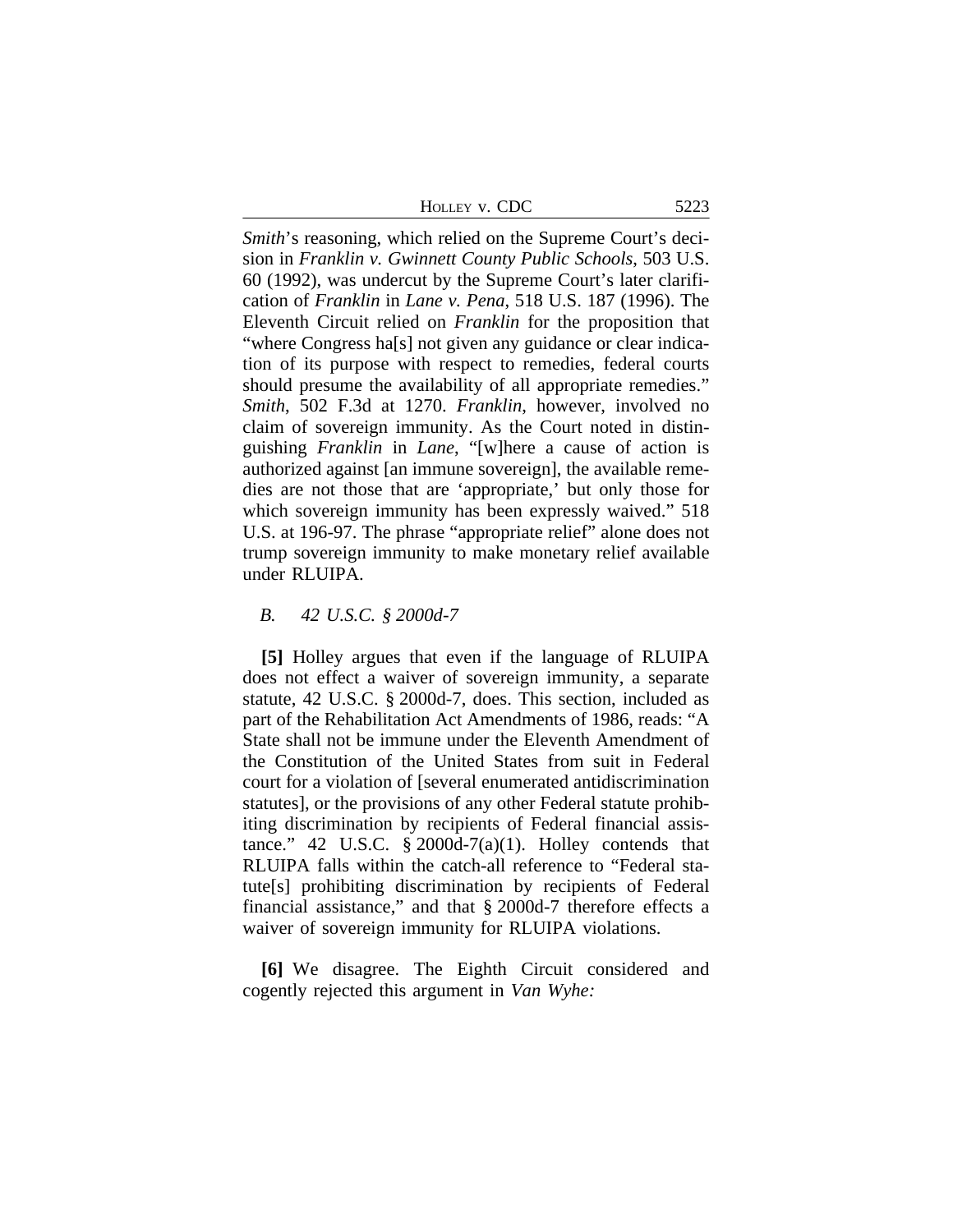The institutionalized persons section of RLUIPA . . . (Section 3) . . . does not unambiguously prohibit discrimination—it prohibits substantial burdens on religious exercise, without regard to discriminatory intent. Congress understands how to create a federal statute prohibiting discrimination, and it did so within RLUIPA's separate section (Section 2) dealing with land use regulations. Section 2 of RLUIPA prohibits "discrimination" against religious institutions "on the basis of religion" with regard to land use regulations and prohibits land use regulations that treat a religious institution "on less than equal terms with a nonreligious assembly or institution." 42 U.S.C. § 2000cc(b)(1), (2). Similar language, prohibiting discrimination or requiring equal treatment, is conspicuously omitted from the RLUIPA protections afforded to institutionalized persons under Section 3. . . . The antidiscrimination statutes listed in [42 U.S.C.  $\S 2000d-7(a)(1)$ ] all explicitly prohibit discrimination, and the institutionalized persons section of RLUIPA does not fit neatly within that genre. . . . Absent an unequivocal textual indication that [42 U.S.C.  $\S 2000d-7(a)(1)$  applies to Section 3 institutionalized-person-RLUIPA claims, we will not rely on [42 U.S.C. § 2000d-7(a)(1)] to effectuate a knowing waiver of sovereign immunity from money damages on those claims.

581 F.3d at 654-55 (footnotes and citations omitted). We agree with the Eighth Circuit's reasoning that Section 3 of RLUIPA, 42 U.S.C. § 2000cc-1, is not among the "other Federal statute[s] prohibiting discrimination" to which § 2000d-7(a)(1) refers. Section 2000d-7, therefore, does not effect a waiver of sovereign immunity for damages claims brought under section 3 of RLUIPA.

## **III. Conclusion**

**[7]** Neither the "appropriate relief" language of RLUIPA, 42 U.S.C. § 2000cc-2, nor the catch-all provision of 42 U.S.C.